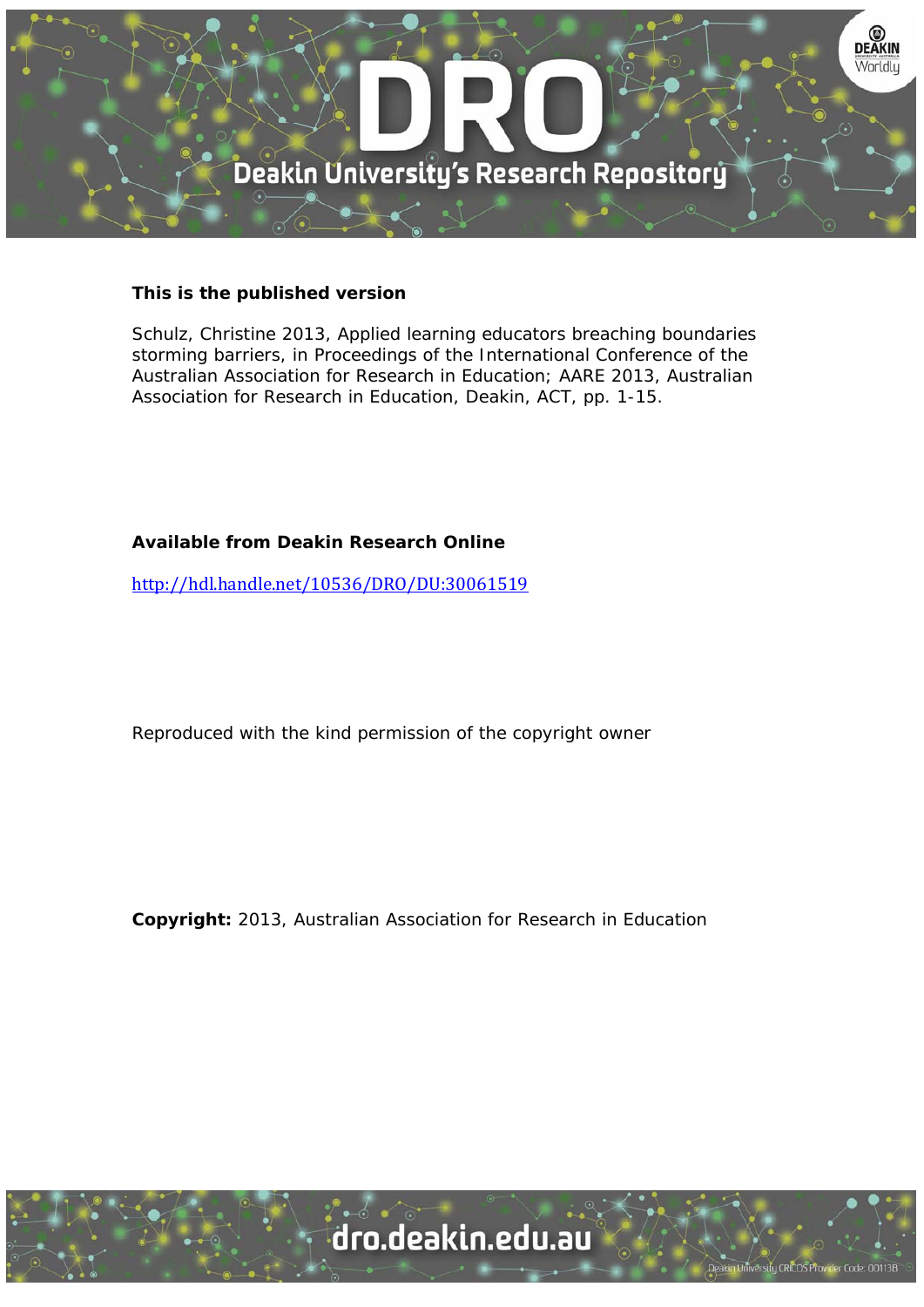# **APPLIED LEARNING EDUCATORS BREACHING BOUNDARIES STORMING BARRIERS**

Christine Schulz *Deakin University, Geelong, Australia* 

*Refereed paper presented at*

*2013 International Conference of the Australian Association for Research in Education (AARE).*

1-5 December 2013

Hilton Adelaide Hotel, Adelaide, South Australia, Australia

#### Abstract:

This paper provides discussion of learning experienced by Applied Learning Educators in a workplace context where everyday teaching activities can involve undertaking unfamiliar tasks to the extent that the concept of 'crossing boundaries', or acting outside 'comfort zones' becomes 'normalised'. This perspective arises from consideration of extensive interviews with Applied Learning Educators who work in the Victorian Certificate of Applied Learning (VCAL), a senior years' pathway in Victoria. The pathway is available in settings of schools, Adult Community Education (ACE) and Technical and Further Education (TAFE) and designed to support the engagement of young people in education and their subsequent transition into further study or meaningful work. VCAL Educators use Applied Learning pedagogy in the development of curriculum content that promotes employability skills, connectedness to community and has grounding in student interests and needs. Subsequently student learning in VCAL occurs in and out of classrooms. Applied Learning Educators frequently navigate institutional boundaries in the process of negotiating and developing partnerships with industry and community organisations to enable learning to be undertaken in meaningful and relevant environments. In this paper Boundary Crossing is used as a concept for discussing the wide-ranging nature of VCAL educators' everyday practice as they respond to the needs of the cohort and requirements of the curriculum. Collegial learning is considered using the notion of Communities of Practice.

**Keywords**: Applied Learning, VCAL Educators, Boundary Crossing, Communities of Practice.

#### **Introduction**

The Victorian Certificate of Applied Learning (VCAL) is a senior years' pathway which meets the challenge for education described as being

..to create possibilities for participation and collaboration across a diversity of sites, both within and across institutions...

(Akkerman, Admiraal, & Simons, 2012[pre-press]; Daniels, Edwards, Engestrom, Gallagher, & Ludvigsen, 2010; Ludvigsen, Lund, Rasmussen, & Saljo, 2010 cited by Akkerman and Bakker 2011, p.132-133)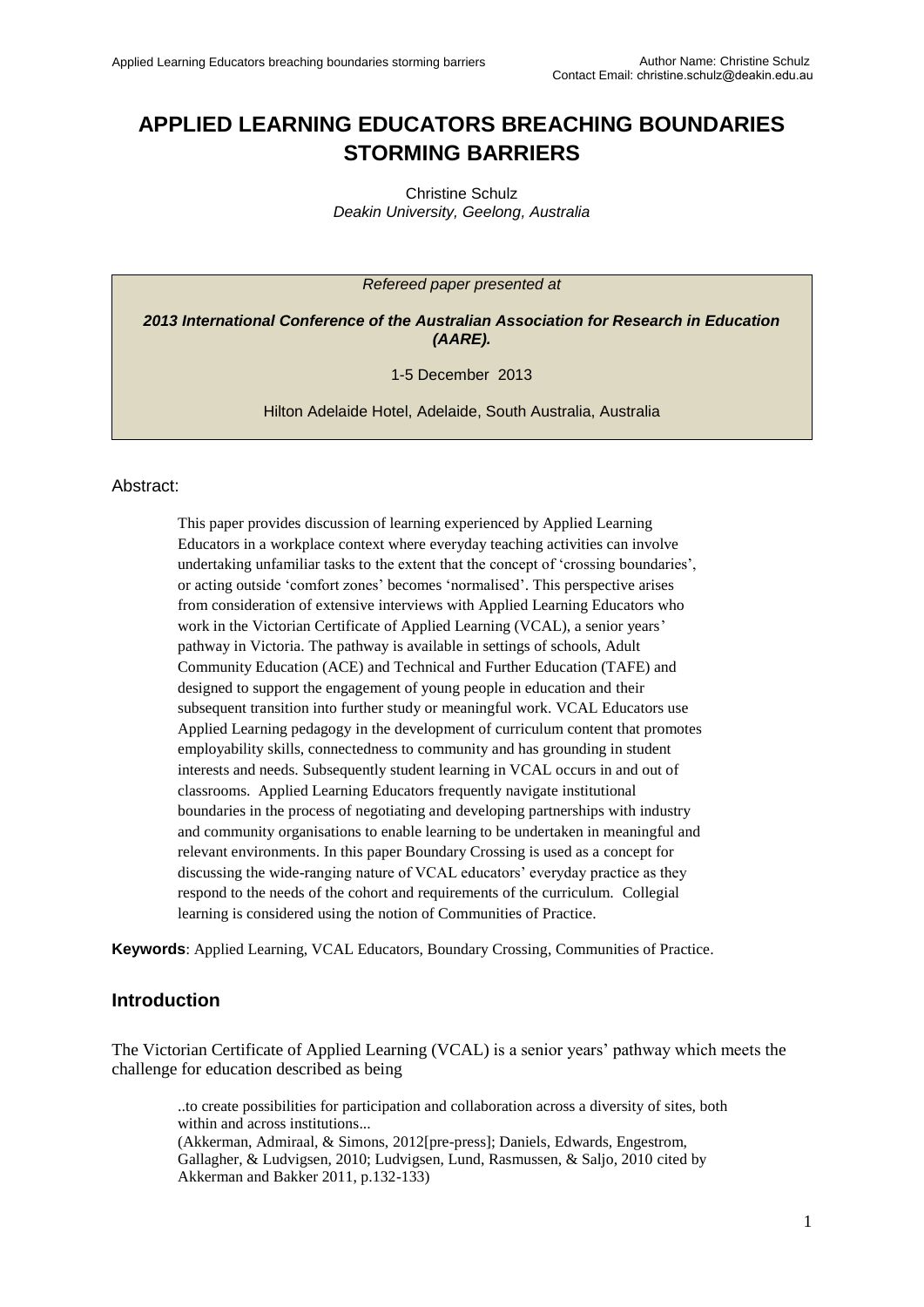The VCAL was developed as a result of the Kirby Review (Kirby, 2000) to provide possibilities and opportunities for young people at risk of disengaging from education and not continuing into further education and training. Since the widespread implementation of VCAL in 2003 across schools, ACE (Adult Community Education) and TAFE (Technical and Further Education) the number of providers has grown to at least 440 (VCAA, 2012). The curriculum includes opportunity for young people to gain employment skills by using a range of modes including Vocational Education and Training (VET), Structured Workplace Learning (SWL), partnerships with community organisations, and meaningful project based activities that have a focus on producing employability skills.

Both students and educators in VCAL cross various boundaries. VCAL students move between physical settings to undertake components of their course (for example Vocational Education Training (VET) and Structured Workplace Learning (SWL)). VCAL educators frequently cross physical and social boundaries as they move into, and out of, various institutional settings. Engagement with a range of institutional settings is necessary to formulate and negotiate curriculum content with industry and community partners for the Work Related Skills (WRS) and Personal Development Skills (PDS) strands of VCAL. Akkerman and Bakker consider boundary crossing as "participat[ing] and collaborat[ing] across a diversity of sites, both within and across institutions" (2011, p.132-133). Subsequently there is a natural correlation between the professional activities of VCAL educators in their work place and the concept of boundary crossing.

For many educators the requirements of teaching in the VCAL not only demand movement across a range of unfamiliar physical (eg. institutional), social (eg. community) and workplace boundaries. VCAL educators are also frequently required to intellectually engage with unfamiliar knowledge spaces in order to apply skills (eg. project management) not necessarily included in teacher preparation courses. To develop and enact curriculum content educators need an ability to identify, establish and sustain partnerships with outside agencies<sup>1</sup>. While managing these partnerships the educator may also be teaching a concentration of young people with diverse learning styles and challenging behaviours who are frequently disengaged from education. For many of the educators, particularly in responding to student needs, their teaching practice takes them out of personal and professional comfort zones as well as across institutional boundaries. Using boundary crossing as a framework provides an accessible way of discussing movement of VCAL educators between professional spaces as

*[b]oundary crossing* was introduced to denote how professionals at work may need to "enter onto territory in which we are unfamiliar and, to some significant extent therefore unqualified" (Akkerman & Bakker, 2011, p.134, citing Suchman, 1994, p.25)

This discussion draws on interviews with VCAL educators and provides an *introductory consideration* of boundary crossing as a framework for considering the wide ranging nature of VCAL educators' work as they professionally respond to the needs of their students and the requirements of the curriculum. The resultant learning as the educators move between or through boundaries is considered using the notion of communities of practice.

There are commissioned reports that focus on the implementation of the VCAL program along with research focusing on the young people in the VCAL program, however there is, to date, little critical research which considers the professional learning experiences and needs of educators who work in alternative pathways and settings such as VCAL (Broadbent & Papadopooulos, 2013; Schulz, 2012; Schulz, 2011; Plunkett & Dyson, 2010; Blake, 2009; Blake & Gallagher, 2009; Walsh, Beeson, Blake & Milne, 2005; Henry, Dalton, Wilde & Wilde, 2003).

<sup>&</sup>lt;sup>1</sup> Outside of the school or organisation in which they teach.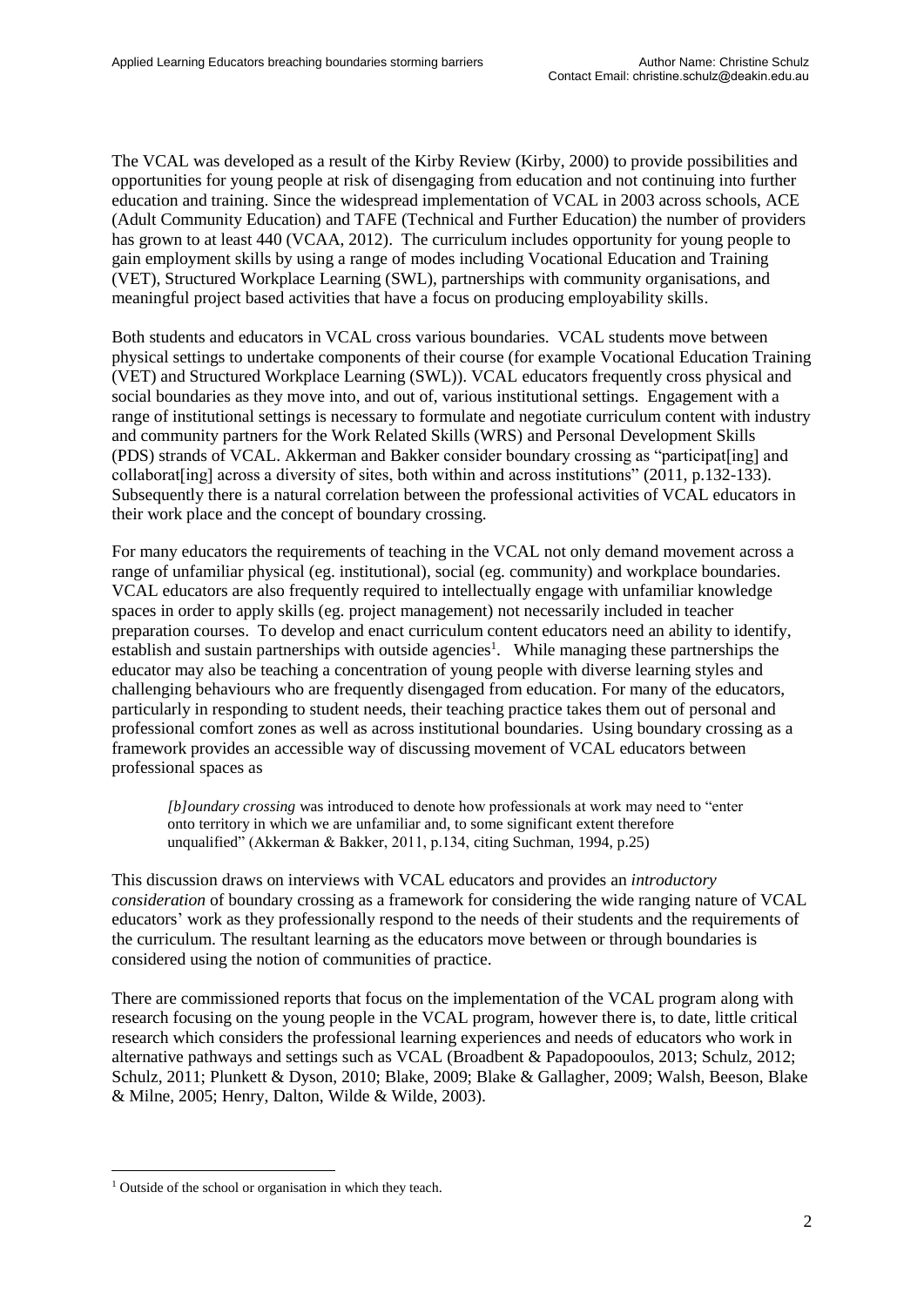# **Applied Learning in VCAL**

Applied Learning in the context of VCAL not only denotes learning by 'doing'. VCAL was developed using a firm foundation of Applied Learning as *pedagogy*. After drawing on educational theories (such as experiential learning, constructivist learning, distributed cognition, multiple intelligences and differing learning styles) the Victorian Curriculum and Assessment Authority (VCAA) determined eight principles which provide the characteristics of Applied Learning in the context of senior years' curriculum within Victoria:

- 1. Start where learners are at.
- 2. Negotiate the curriculum. Engage in a dialogue with learners about their curriculum
- 3. Share knowledge. Recognise the knowledge learners ring to the learning environment.
- 4. Connect with communities and real life experiences.
- 5. Build resilience, confidence and self worth consider the whole person.
- 6. Integrate learning the whole task and the whole person. In life we use a range of skills and knowledge. Learning should reflect the integration that occurs in real life tasks.
- 7. Promote diversity of learning styles and methods. Everyone learns differently. Accept that different learning styles require different learning/teaching methods. But value experiential, practical and 'hands on' ways of learning.
- 8. Assess appropriately. Use the assessment method that best 'fits' the learning content and context (VCAA, 2011, p.1).

For many educators, the requirement to teach using Applied Learning pedagogy, in particular to consider the  $2<sup>nd</sup>$ ,  $4<sup>th</sup>$  and  $6<sup>th</sup>$  principles means a major shift in professional thinking and practice. Educators using Applied Learning frequently find that their existing 'comfort zones' of practice, which suffice when teaching curriculum such as VCE, become unsettled and uncertain when developing and enacting curriculum content within VCAL. This confirms Akkerman and Bakker's assertion that

[s]pecialization and globalization bring about an increase in multiplicity and diversity on the one hand, and interactions between and movement across sites on the other hand. Hence we can expect more boundaries to be encountered" (2011, p.2).

The VCAL curriculum is structured around four strands:

- Literacy and Numeracy Skills
- Industry Specific Skills
- Work Related Skills
- Personal Development Skills (VCAA, 2011a, p.2).

To encourage and support students in working 'where they are at<sup>2</sup>' there are three qualification levels in each strand: foundation, intermediate and senior (VCAA, 2011a, p.1). The main difference between the qualification levels is the degree of teacher support and student autonomy required. It should be noted that frequently VCAL educators have a cohort of students in their classroom who are: working at different qualification levels, have a concentration of different learning styles and display a concentration of challenging behaviours (Broadbent & Papadopoulos, 2013; Schulz, 2012; Schulz, 2011; Blake, 2009; Pritchard & Anderson, 2006; Harrison, 2006; Henry et al, 2003). Often the cohort will include students with special needs. The result is the VCAL educator must be thinking simultaneously on several levels to anticipate and respond to the individual needs in their classroom.

Another difference between teaching in VCAL and teaching in another Victorian senior years' pathway such as the Victorian Certificate of Education (VCE), is the detail provided by the Victorian

<sup>2</sup> The first VCAA principle of Applied Learning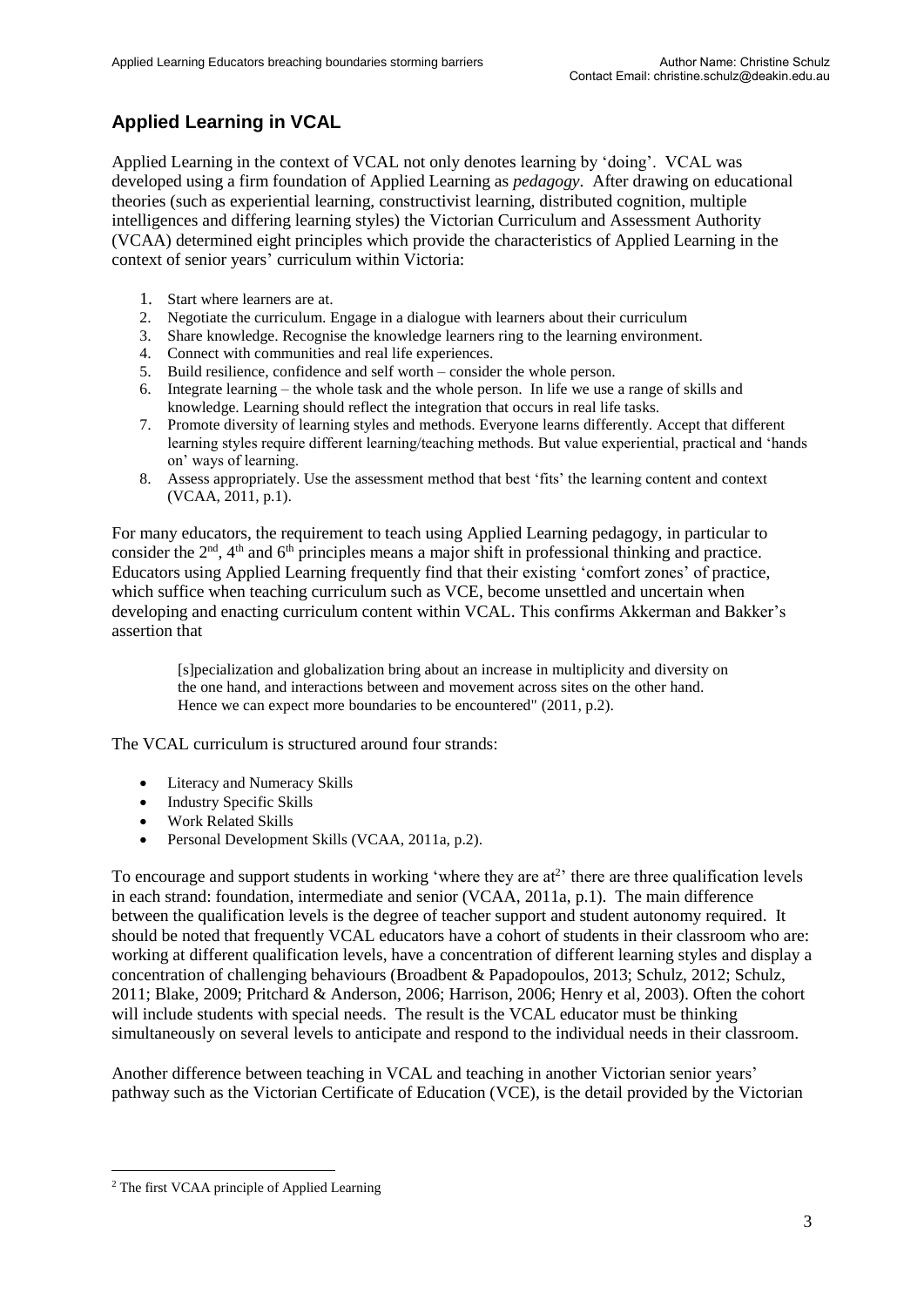Curriculum and Assessment Authority (VCAA) (which oversees both programs) regarding curriculum content and assessment requirements<sup>3</sup>. This aspect will be expanded upon later in discussion.

#### **Interviews with Applied Learning Educators**

This paper draws on data from 27 semi-structured, face to face interviews with Applied Learning educators who worked in the settings of schools, ACE and TAFE. The qualitative approach of the research supports a focus *on held and gathered experiences of real people* and has an underlying connection to boundary crossing. Denzin and Lincoln (2003, p.12) indicate the 'province of qualitative research... the world of lived experience ... is where individual belief and action intersect with culture". This is especially relevant to youth educators whose own beliefs and judgements must be set aside in order to engage with other points of view evident in youth and workplace cultures.

Each semi-structured interview involved the use of open questions developed with the intention of drawing out the stories of how participants came to teach in VCAL and their subsequent professional learning experiences. The result was 27 individual stories that crossed many topic boundaries as each participant responded to the questions in their own way. Conversations ranged far and wide "because there are stories inside stories and stories between stories" (Metzger, 1979, p.104). This reflected the variety of settings the VCAL educators worked in and the wide ranging nature of VCAL Educators' everyday practice.

The methodological decision to include boundary crossing as a qualitative tool in exploring the professional experiences of the VCAL educators was underpinned by a belief that

> [i]n their work, experts operate in and move between multiple parallel activity contexts. These multiple contexts demand and afford different, complementary but also conflicting cognitive tools, rules, and patterns of social interaction (Engestrom, Engestrom, and Kȁrkkȁinen, 1995, p.319)

In the context of this discussion Engestrom, Engestrom, and Kärkkäinen's statement describes the institutional boundaries the VCAL educators move between and the multiple demands of their classrooms. As previously stated, classroom demands can include (but are not limited to) teaching a cohort of young people working at differing qualification levels while attempting to address a concentration of challenging behaviours and learning needs. Many VCAL educators feel ill prepared for crossing these professional practice boundaries. (Blake, 2009; Harrison, 2006; Pritchard & Anderson, 2006; Henry, et al., 2003).

In addition to literature and research data this discussion draws on knowledge and experience gained as a member of a pre-service teaching team delivering a Graduate Diploma of Education (Applied Learning) (GDE(AL)). Applied Learning pedagogy is used to deliver the curriculum content of the course. Students who successfully complete the qualification are able to teach in the Middle and Senior years (which includes the VCAL program). They graduate with specific knowledge of Applied Learning as teaching pedagogy. Frequently GDE(AL) graduates become VCAL educators.

#### **Breaching boundaries: teaching in VCAL**

Many teachers undertake tasks and duties, as part of their teacher identity in addition to specific 'teaching' activities. The unique nature and structure of VCAL curriculum, however means that VCAL educators extend the boundary/ies of teacher-related activities further than many of their non-VCAL-teaching colleagues.

<sup>&</sup>lt;sup>3</sup> For examples of VCE and VCAL study designs, curriculum, assessment guidelines and descriptions of evidence see [http://www.vcaa.vic.edu.au](http://www.vcaa.vic.edu.au/)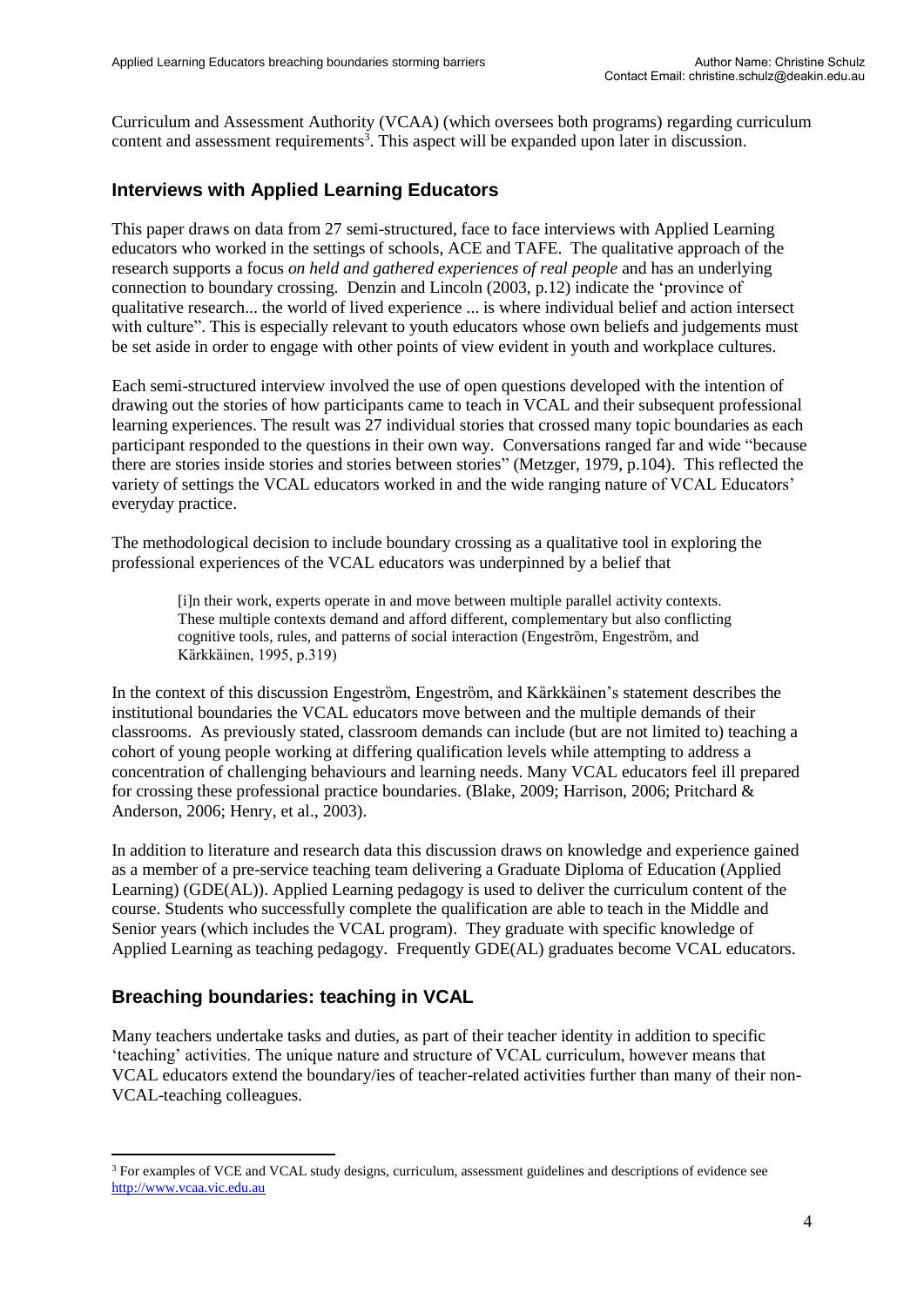Nick<sup>4</sup> has taught in schools and, when interviewed, was teaching VCAL in a non school setting. He said:

*... definitely there is no way you could say 'well my teaching role is when I am standing in front of my classes', it is just not how it is, even in schools it is not like that...* 

Later Nick explains he thinks that everything he does as a teacher, such as relationship building with parents and other staff are vital parts of the 'whole' of teaching and says:

*...so I find it hard to [answer] 'what do we do that is not teaching?'*

An interview note, made at the time, indicates I was quite struck by this way of thinking and started to think about the stories of teaching in VCAL in a different way.

As previously stated, two 'differences' in the VCAL program relate to curriculum content and assessment. While the VCAL curriculum structure (learning outcomes) has been determined by the VCAA, the content (what the learning will consist of in order to meet the VCAA learning outcomes) is developed by the VCAL educator, in consultation with the students (as promoted by the  $2<sup>nd</sup>$ principle of Applied Learning). In regard to VCAL assessment, the VCAA provides guidelines as to what the student is to do, but the guidelines do not specify the task. For example, in Work Related Skills Unit 2, the first Learning Outcome is "Collect, analyse and evaluate information in a work environment" (VCAA, 2007, p.30). The VCAL educator is required to formulate meaningful, relevant activities and tasks that will enable the students to demonstrate and meet the learning outcome. Subsequently, the VCAL educator makes professional judgement as to what constitutes "valid, sufficient, authentic, current and consistent" evidence to prove that the learning outcomes have been met and compiles a record or collection of artefacts to substantiate the assessment decision (VCAA, 2010, p, 5).

These two 'differences' can be thought of as boundaries through which VCAL educators must 'push' for the program to succeed. In addition to these two boundaries there are a number of others. For the purposes of this paper however, discussion is confined to four boundaries that VCAL educators might be regarded as 'breaching', they are: cohort, content, assessment and skill sets.

#### The Cohort

The intention of the research interview questions was to draw out educators' professional learning experiences; consistently however, the conversation focus reverted to (or included mention of) the young people who were being taught. No educator seemed to regard their practice as something that could be discussed in isolation from consideration of their students.

There are a number of ways boundaries can be observed in regard to the VCAL cohort. Among them are the professional practice boundaries that VCAL educators must negotiate to form pedagogical relationships. There are also the rules or accepted ways of managing classroom behaviour that VCAL educators often need to **put aside** in order to have learning occur in their classrooms. Niles says:

*I work with pretty tough kids and I seem to be able to build relationships with 95% of those students – really good positive strong relationships that has that balance of not being too teacherish....and I think that is important ..... you can't take all the class room management [books and theories] in the world into THIS classroom because it simply doesn't work....you need to earn respect and earn those relationships - you definitely can't demand it because these sort of kids will just tell you where to put it basically...* 

<sup>4</sup> Pseudonyms have been used for all research participants.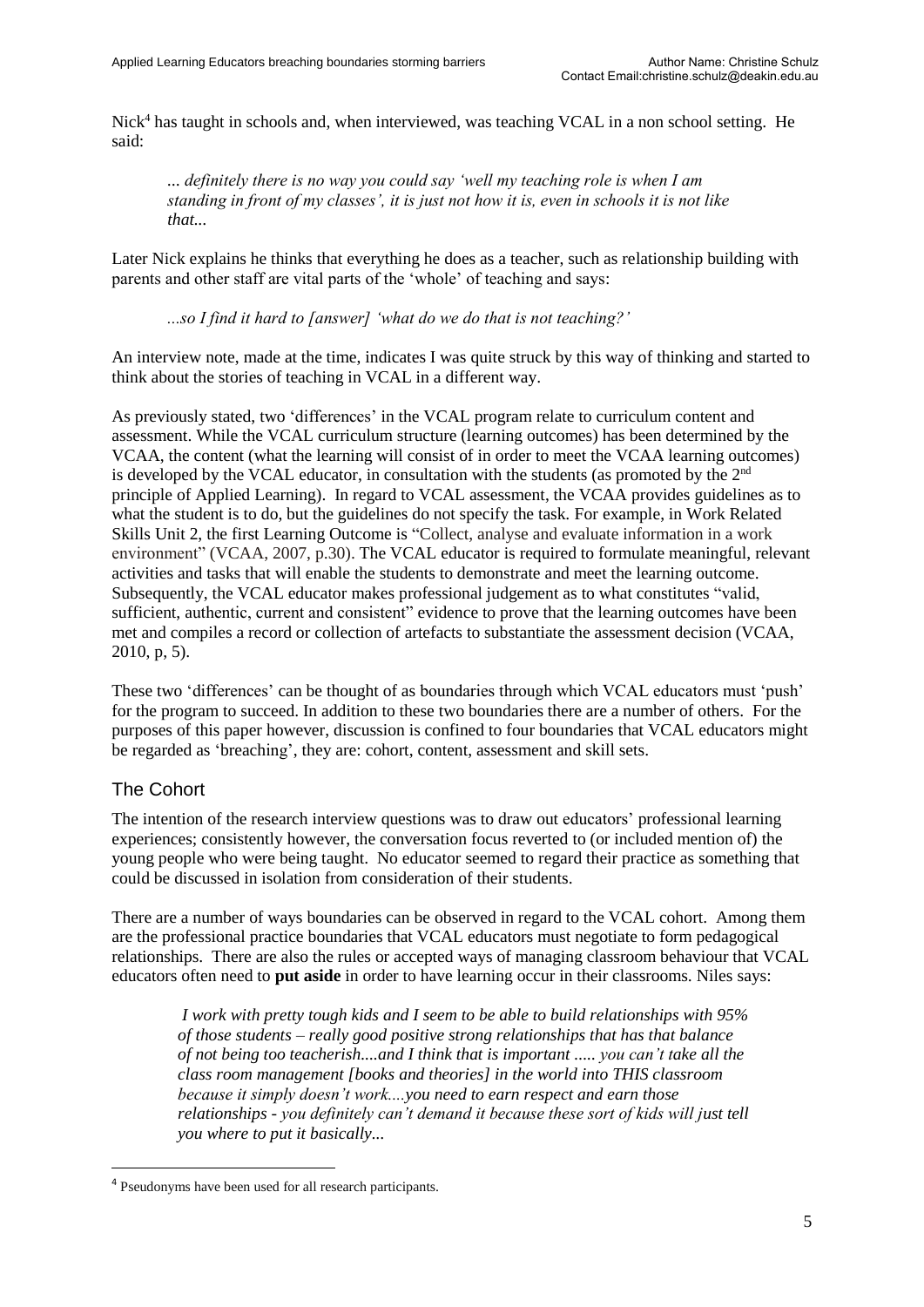The data provided reinforcement of literature which says VCAL educators, especially in ACE and TAFE feel ill-prepared for some behaviours they encounter in the cohort. Niles said:

... *I believe coming out of our [teacher preparation course] and walking into classrooms – especially in the ACE sector that [it is] a little bit like sending soldiers into a war zone [after]giving them three weeks of intense training and expecting them to know how to fight...* 

He continued:

*...they were probably the toughest students that I have come across...* 

Noah provided good evidence of why a negotiated curriculum works well with the VCAL cohort:

*...[in VCE] This is the curriculum. That is it. [The students] will go with it because that is it whereas these VCAL kids, if they don't want to do it – they won't do it! If they can see that you are prepared to give a bit your way – they will do the same. Because they are good kids – they just want you to see a bit from their point of view as well – which you can - you gotta be able to do that...* 

*... you obviously have your plan before that – but adjust - be flexible – modify – ... - the VCAL kids traditionally would be hanging from the rafters if you don't change it so .... and it is no good for anyone then.. you become a policeman instead of a teacher and they just don't enjoy what is going on..*

Nick, Niles and Nigel detailed some characteristics of the VCAL cohort by saying:

*....a lot of our students are now starting to move out of home – or getting kicked out of home...* 

*... because there is such a range in our classes and that is probably the most difficult thing with VCAL and with our classes the range is huge..while some students are low academic status, some students aren't and they are really strong*

*..some of the students we teach are disengaged ...* 

Arthur, who had only been teaching a VCAL cohort for short time when interviewed, didn't waste words to describe the young people he was working with and what he considered the key in engaging them:

*... In this cohort [his VCAL class] there is a concentration of young people who struggle with self esteem, self image, self belief and self consciousness"...* 

*...In VCAL more than anywhere else rapport is important...* 

Arthur was teaching a VCE cohort elsewhere and was able to provide a comparison of the two cohorts he worked with:

*........in my VCE class the students are self motivated and see a future for themselves and the learning will take place regardless of their relationship with me*...

In their classrooms Nick, Niles, Nigel, Noah and Arthur are dealing with concentration of young people with challenging behaviours and a greater diversity in learning needs than in cohorts taught by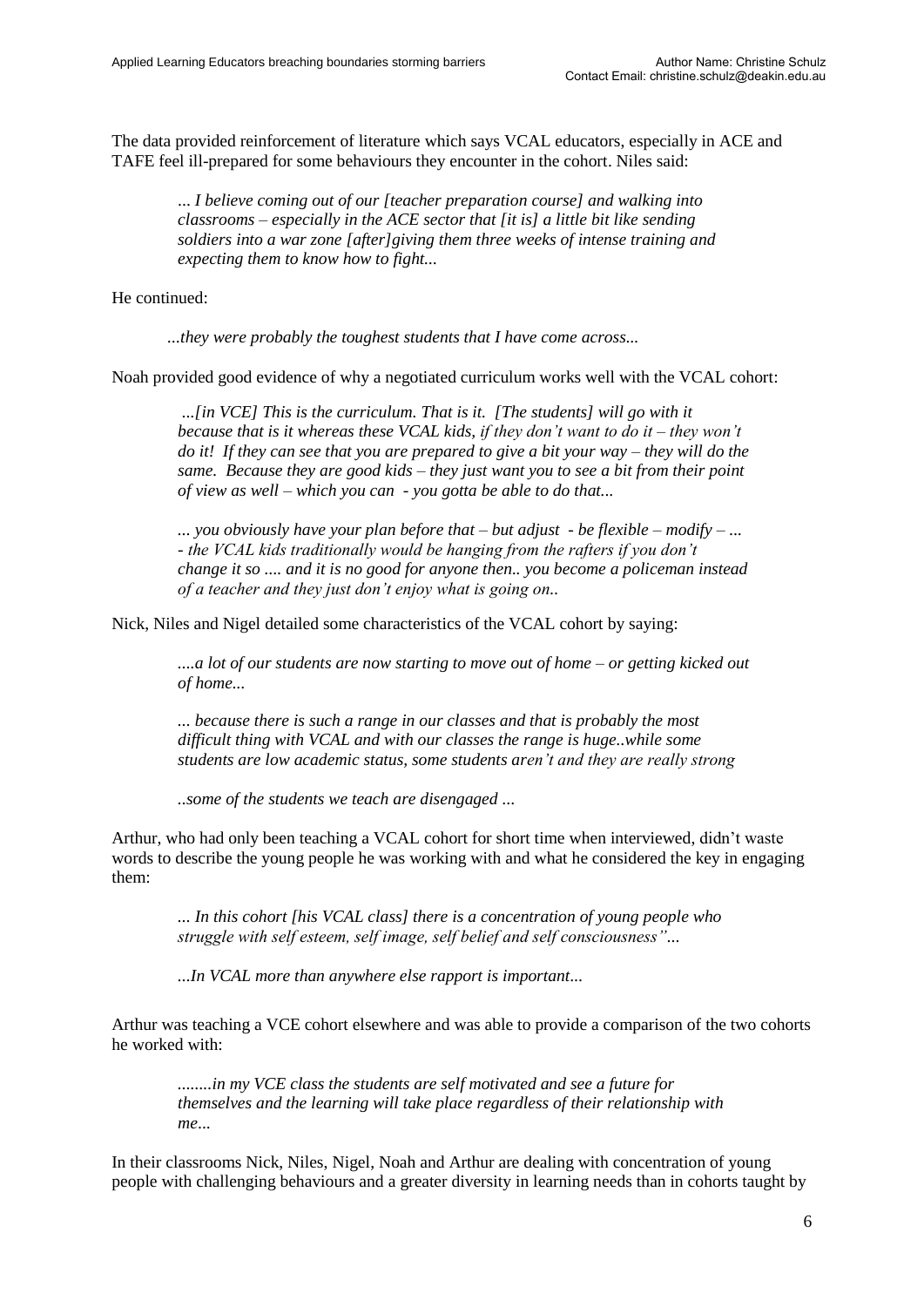non-VCAL colleagues. Identifying and developing curriculum content to both meet the needs of the cohort and Quality Assurance requirements of the VCAA is difficult.

#### **Content**

Among the challenges faced by educators who taught VCAL was the process of adapting to negotiating curriculum content. Developing content collaboratively with students was quite different from other teaching they had done. Some like Sara, teaching VCAL for the first time, struggled to identify content, while simultaneously attempting to conceptualise what VCAL 'looked like' :

*...I had no content [for the VCAL units]...I was used to engaging kids who were completely disengaged, but I had no content. It was horrendous, it was horrendous. I was stressed out of my head because I had never heard of WRS [Work Related Skills] (laughs) I didn't understand the curriculum at all...nobody knew anything [describes a lack of school support]...* 

Sara responded to the challenge by drawing on her previous teaching work which involved connecting with communities and teaching disengaged young people. She was also fortunate in having project management skills. Much curriculum content in VCAL is based on meaningful, real, community based 'projects' undertaken by students.

For some educators like Noah the flexibility of VCAL was like 'coming home' to a familiar pedagogy:

> *... when you are in schools everything is so structured and then VCAL and VET make it – they give you that bit of flexibility but it is hard you have got to almost move yourself out of that mould ... to get you thinking laterally and outside the box and things like that which I felt a little bit starved on in high schools whereas here I just felt that opportunity for creativity and things like that I want to teach what is real life and interesting*...

Unfortunately not every VCAL educator coped well with the flexibility of VCAL. Nigel indicated:

*...one area that I'm personally find difficult about the VCAL is that flexibility I'm probably more, I wouldn't say rigid, but I like a little more structure...* 

Nigel went on to say that his other tasks and responsibilities as a teacher impinged on his ability to be flexible:

*...it comes down to time and to be able to set various tasks for individual students – well I simply don't have the time to have that flexibility - so that's the area where I find the VCAL the hardest...* 

Sue reflected the views of several educators when she indicated that having teaching experience was not necessarily adequate preparation for teaching in VCAL:

*... I feel really sorry for people who have been teaching mainstream secondary school and get put into VCAL because they are trying to adapt the VCAL curriculum to teach it the VCE way or the mainstream way and I think that you just can't do it...* 

In their classrooms educators not only struggled with identifying content, they were also challenged by the flexible nature of VCAL assessment.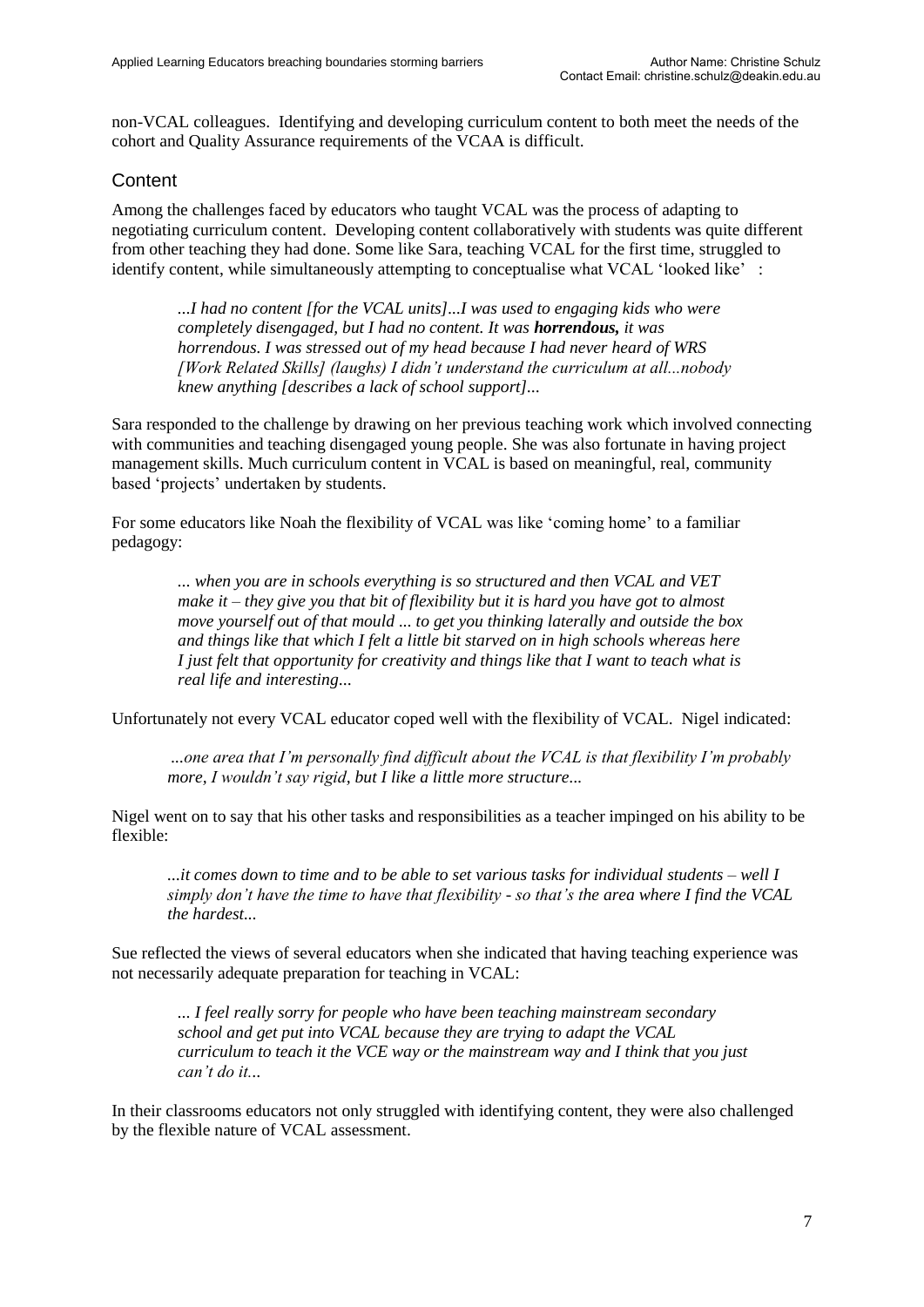## Assessment

Assessment in VCAL provides for flexibility so that students with a range of learning abilities are able to be assessed in accordance with their learning style. Additionally assessment is compatible and appropriate to the curriculum content negotiated by the VCAL educators and students. This is quite different to the assessment approach in other senior years' programs.

Noah highlighted his struggles:

*...the assessment is different and that is probably something that takes a little bit to get used to...* 

The educators are not only required to be conversant with flexible assessment approaches. Another consideration is the need for accountability and compliance, to ensure that all providers of VCAL are seeking an appropriate level of evidence for each of the VCAL qualification levels. Quality Assurance (QA) sessions, overseen by the VCAA, are held regularly to ensure that assessment decisions are consistent, appropriate and fair. As Noah indicated:

*I think you are even more vigilant with VCAL - because of that [the need for accountability]. Because you have got that flexibility and creativity, if you get audited you need to be red hot on – you need to be able to justify 'this is how I met this outcome' and 'this is exactly what I am doing'. So I think you are even more attuned to it as opposed to something that is set out for you and you just assume that it is going to meet the guidelines for everything – whereas if you are creating you need to be all over 'how' – you need to be sure that not only is it engaging and interesting but 'does it meet the requirements' at the same time because simply it is your responsibility...* 

Among the participants there was acceptance that the flexible assessment approach of VCAL met student needs. Niles said:

> *Sometimes they [students] don't like to do a lot of writing. Very minimalist. [So you] get them to show they are competent in other ways. You have to be creative in other ways, but you have got the flexibility to do that.*

For a new-to-VCAL educator however, like Niles, the creativity allowed with flexible assessment can also be a negative experience:

...*there was not support at any point, basically I was just told, these are your classes, you need to come and teach them. [They gave me] the times and the subjects and then it was for me to devise curriculum activities and assessment tools...* 

In VCAL classrooms the VCAL assessment approach is providing a range of challenges as VCAL educators work with a flexible assessment approach that meets student needs. To meet these challenges VCAL educations require a range of skill sets.

#### Skill sets

VCAL educators need skills that cater for the challenges of moving between unfamiliar professional spaces as part of their teaching practice.

Managing the students in their classrooms is a major issue for VCAL educators due to the characteristics of the cohort (concentration of challenging behaviours and diverse learning styles). In addition educators might be delivering different levels of a VCAL strand within the one class group. For Niles developing a solid base on which he could subsequently build relationships with his students was of first importance: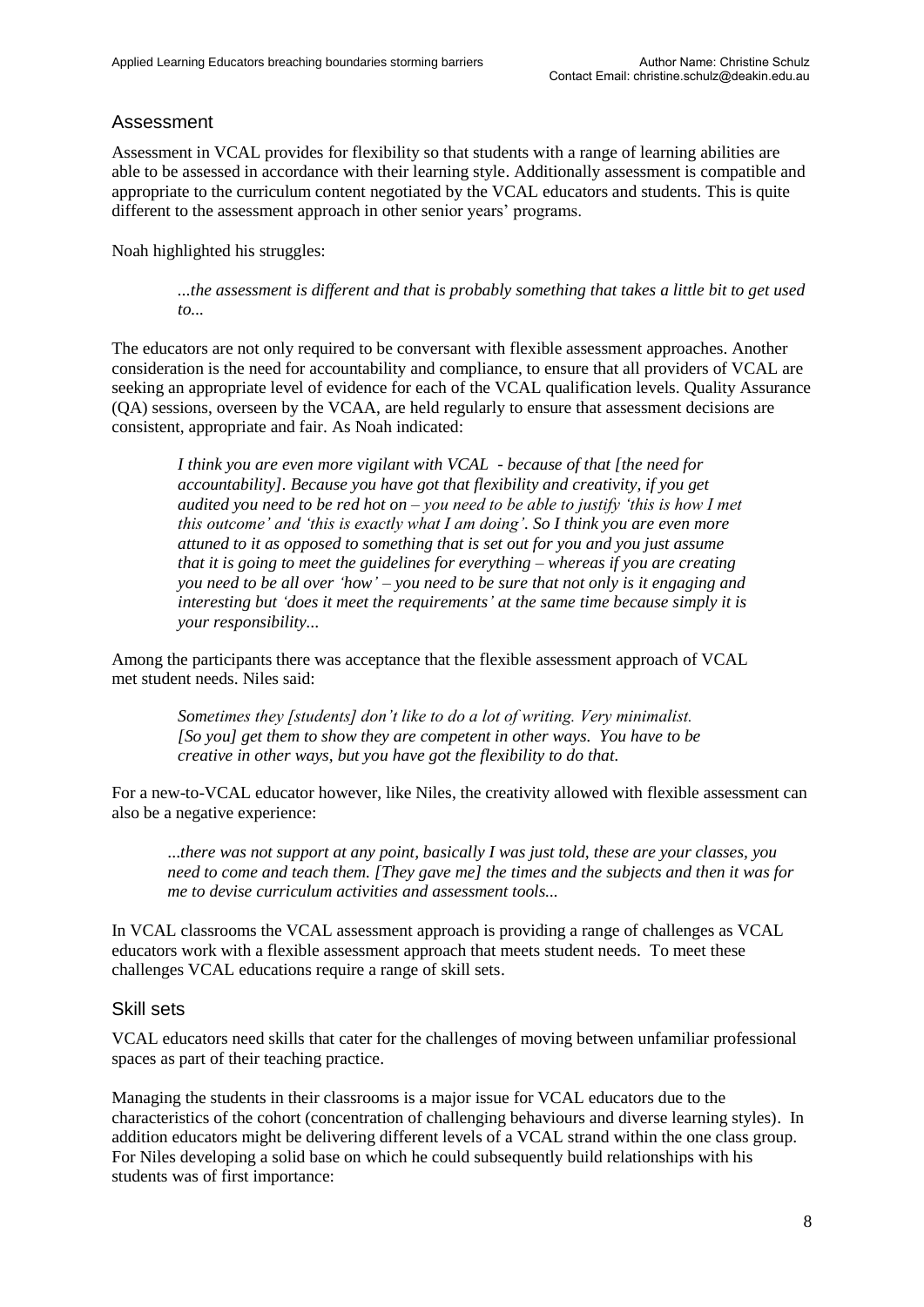*Coming into a group of a dozen students who have all got their own individual serious problems and learning issues and then trying to pull the classroom management issues out of the hat and thinking - this will work – this'll work – and then it ended up being complete crap – if the reason they are there is because they punch teachers (or whatever) they haven't [previously]responded to those sort of techniques* 

Importantly, educators who work in VCAL need to be flexible and understanding of whom they are working with, rather than measuring success by 'normal' measures such as 90% or more attendance. Niles perspective is that:

*...some of the students we teach are disengaged and to ask them to be here five days is a hard ask..* 

He also indicated that one teaching approach doesn't suit all students:

*I guess what I am saying is that all personalities are so different so you can't use one brush for everyone and that is something that comes with experience that you can't just deliver it to them as 'teacher [centred] and expect them all to toe the line because they never will really. The more demanding and authoritative you get the more undone you become.* 

Niles commented that in VCAL *mentors* who could provide professional support and knowledge would not necessarily be helpful to new VCAL educators as 'one size does not fit all'. When asked if the process of understanding the environment in which he worked and formulating his practice around that would have been speeded up if he had a mentor he replied

> *...a mentor would have helped, but it depends what sort of mentor, as good as the mentors were that I had [when teaching non-VCAL programs] their mentoring was appropriate for [that] workplace but it wouldn't have been for where I am now...*

Noah found crossing institutional boundaries a major part of his practice as a VCAL educator

... *I have got to build relationships with local council, clubs, management, staff, students, and other organisations – that is it –essentially my whole role is building relationships and you have got to be able to do that and deal with [it]....* 

Sometimes though – it is just hard to articulate what skill sets a VCAL educator will benefit from  $-$  it might be 'what they are' rather than 'what they have'. Susan said

*The Coordinator was looking for someone a little bit quirky …..I'm not a disciplinarian ….not everyone can work in VCAL……I try and build relationships with the kids...* 

One skill several participants highly desired was 'project management' so they could manage and coordinate activities in multiple boundary areas. Project work such as running a sausage sizzle in the school grounds as a fundraiser provides the basis for much of the VCAL curriculum.

Neil summarises the perspective and approach of a number of VCAL educators when he says

...*what prepared me for this position is my life history really...I have only been a registered teacher for two years. Prior to that I have always seen myself as an*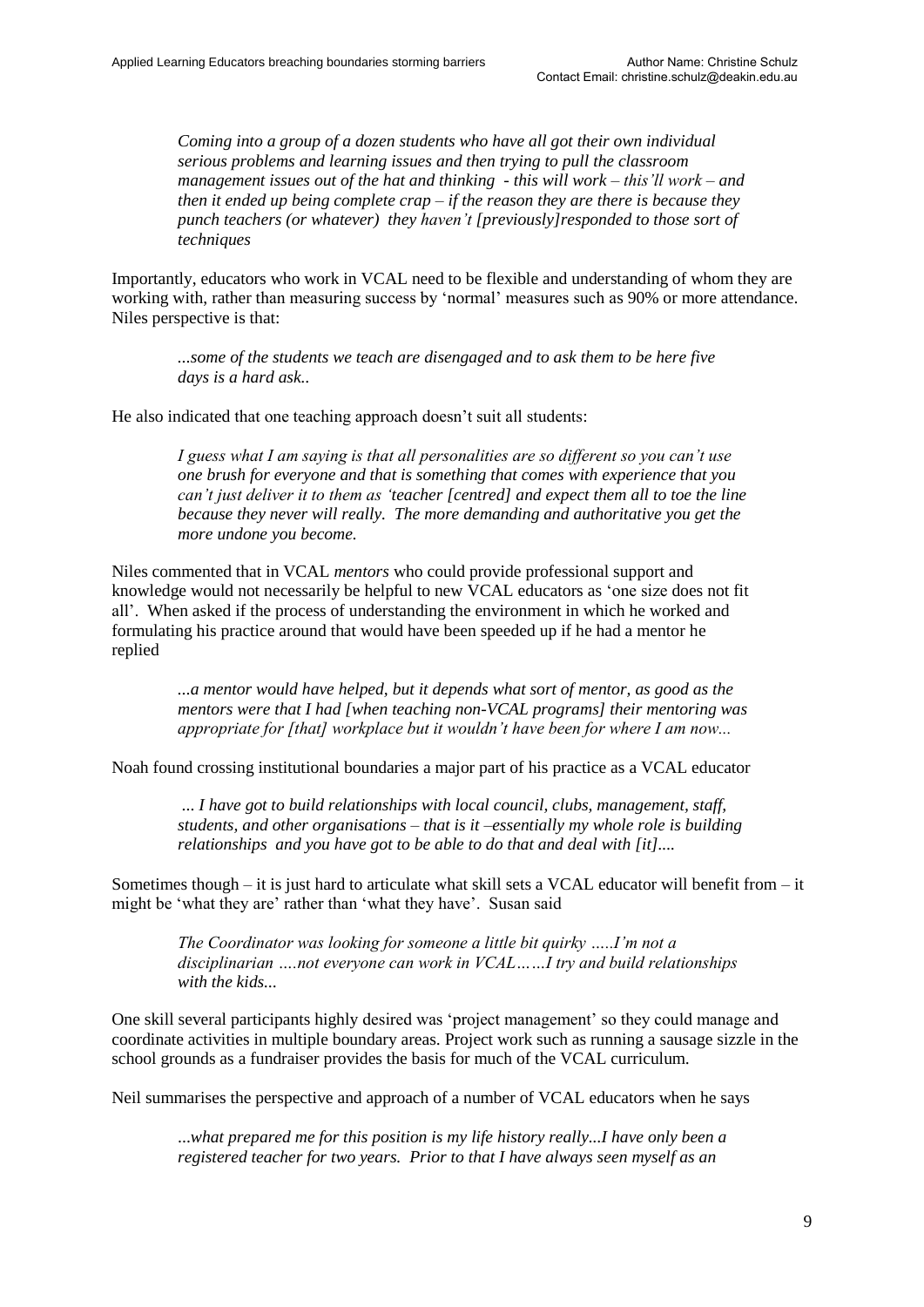*educator in different roles and have always done. I think that the route I took to get to where I am allows me to identify with the student base...*

Neil's life story included being an early school leaver, undertaking an apprenticeship, working with young people in sports environments*,* travelling extensively around the world, casual work in industries such as hospitality and customer service and always having a mentoring role with young people regardless of where he worked. Many of the other participants also indicated, that to compensate for lack of structured support and to respond to the need for meaningful and relevant curriculum content, they drew on their life experiences. Some of the experiences they drew on included using public transport, budgeting, buying a house, buying a car, being an early school leaver, being a troublesome young person and being a parent of young people. The many boundaries they had negotiated previously in their lives provided the foundation for teaching among the unfamiliar boundaries of VCAL.

VCAL educators 'made' VCAL programs work by being *willing* to move outside their own individual comfort zones and draw on their past experiences

In different communities, activities and encounters, new subjectivities are made possible by expanding and breaking through habitual positionings, representations and self-regulatory technologies. These breakings-through are not the result of the heroically empowered individual, and in fact are not always transparent to actors, but are occasioned by a complex play of forces within and across their bodies and work (Fenwick, 2006, p.22).

These words of Fenwick's neatly describe the space that VCAL educators find themselves in as they are forced to move away from familiar or 'habitual positionings' (boundaries) in responding to both the needs of the VCAL cohort and the VCAL program.

#### **Communities of practice: storming barriers**

It was evident that despite everyday teaching practice requiring boundary crossing across unfamiliar spaces some VCAL educators managed to develop and sustain a professional Applied Learning practice. It became apparent that to compensate for adequate professional support, a range of Communities of Practice assisted VCAL educators in both navigating boundaries and providing professional learning sustenance.

Akkerman and Bakker write that "[t]hough much learning does indeed take place within well-bound practices, learning can also occur when people interact with, move across or participate in different practices" (2011a, p.1). One of the ways that some VCAL educators are able to do this is by accessing Communities of Practice.

Wenger (1998, p.4) uses the concept of Communities of Practice to understand "learning as social participation" which includes the learning that occurs situated in a workplace setting. Benzie, Mavers, Somekh & Cisneros-Cohernour explain that Communities of Practice have been previously described

... as a metaphor for an ideal learning context in which new members of the community can engage in 'legitimate peripheral participation' and be inducted into the community' ( 2005, p. 181 citing Lave and Wenger 1991)

While the learning context of many of the VCAL educators may not be ideal, this perspective helps to describe educators who are new to teaching in VCAL. Additionally Lave has considered Communities of Practice as being underpinned by

... 'four premises concerning knowledge and learning in practice'..... as:

1. Knowledge always undergoes construction and transformation in use.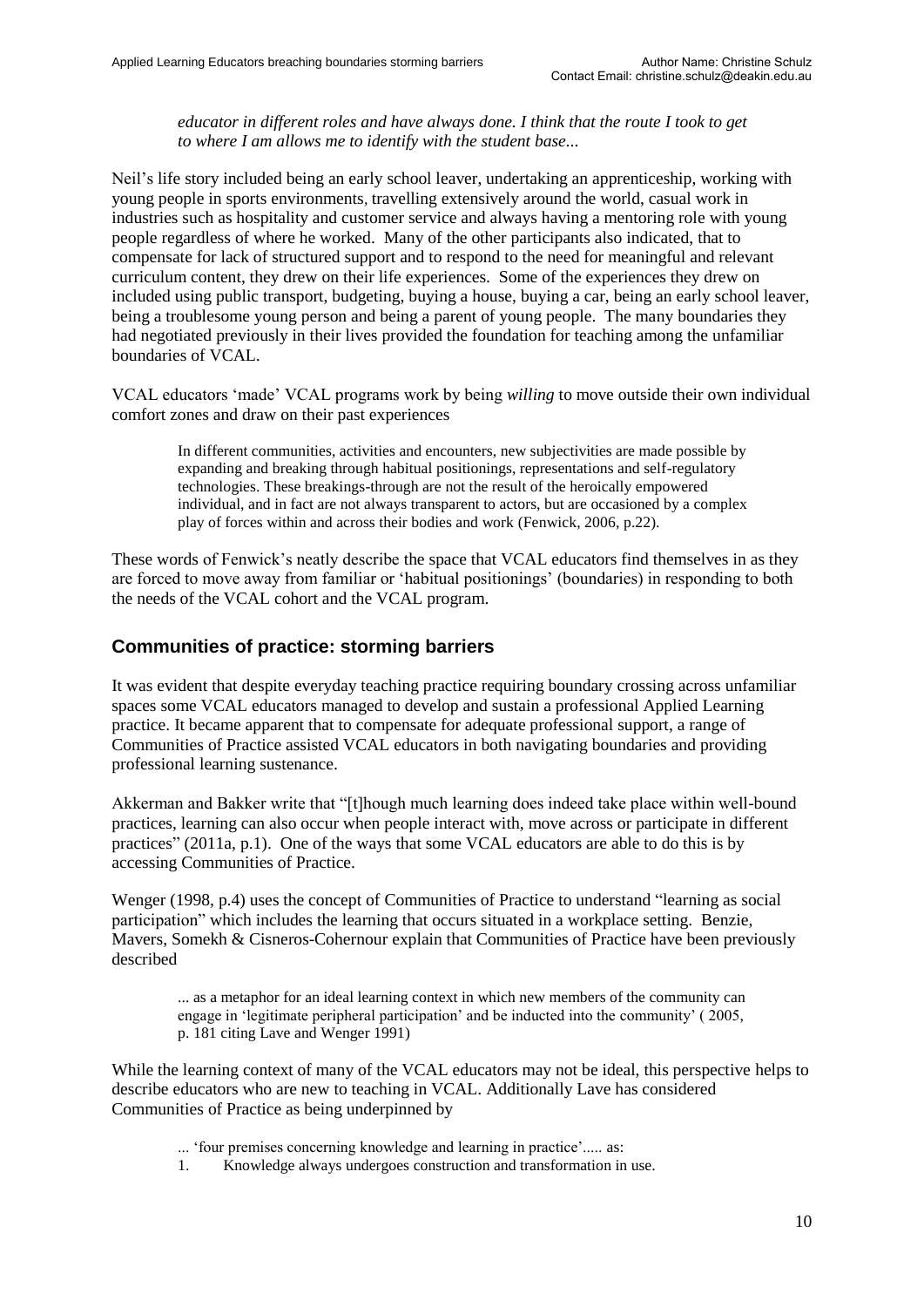- 2. Learning is an integral aspect of activity in and with the world at all times. That learning occurs is not problematic.
- 3. What is learning is always complexly problematic.
- 4. Acquisition of knowledge is not a simple matter of taking in knowledge; rather things assumed to be natural categories, such as 'bodies of knowledge', 'learners,' and 'cultural transmission,' require reconceptualization as cultural, social products. (Benzie, Mavers, Somekh & Cisneros-Cohernour, 2005, p.180 citing Chaiklin & Lave, 1996, p.8)

Language used in discussion about Communities of Practice includes descriptors such as constructed, collegial, and transformative (Benzie & Somekh, 2012). These descriptors are also common to discussion relating to the pedagogical principles of Applied Learning in VCAL (VCAA 2011). Interestingly, in interviews, these terms were drawn on frequently by VCAL educators as they answered questions regarding how they developed and sustained their professional practice. Subsequently using the notion of Communities of Practice in considering the learning experienced by VCAL educators appears a natural process.

Communities of Practice were identified in the data in a number of forms<sup>5</sup>; among them was the pedagogical relationship between educators and their students along with the presence (or lack of) collegial learning support.

For participants such as Niles who worked in an organisation which predominantly delivered VCAL, accessing collegial support appeared easy:

*...it is not so much a case of going to someone and saying 'should I do this?' – we always run things past each other but it is what you think is going to work best in the team type of thing - that is crucial that we all work together and get along. I think if you had bitchiness ... it wouldn't work at all. The kids are always quick to buy you off against each other ... you have to have that cohesive environment – at the moment we have a fantastic team - so it makes life a lot easier and that is part of the reason I haven't had problems with students for ages – which is remarkable given the job I am in - you would expect to be stopping fights etc...* 

I asked Niles if he had a reflective collaborative environment with his fellow educators. He replied:

*... exactly – we are all in a big office together and when we are not teaching we spend 50% of our time talking and some of that is personal and social – a lot of it is really debriefing where - as long as no students are about or people from outside we will talk openly and frankly about different students and what is happening and that [becomes] a mixing pot of understanding [as to]what is going on..* 

Ned's experience was similar to Niles

*... having a good support mechanism here with my colleagues, we were a smaller group last year and were very tight because we all went through the same induction process and we went through the same issues and bounced ideas and supported each other which was very beneficial.* 

Sue said *we couldn't survive if we didn't have* a supportive, collegial networking environment*.* When I arrived to meet with Sue she was sitting down having a discussion with colleagues. I later found that she had given up a rare opportunity to debrief with colleagues to participate in a research interview

<sup>5</sup> Note that this paper is not an exhaustive summary of findings.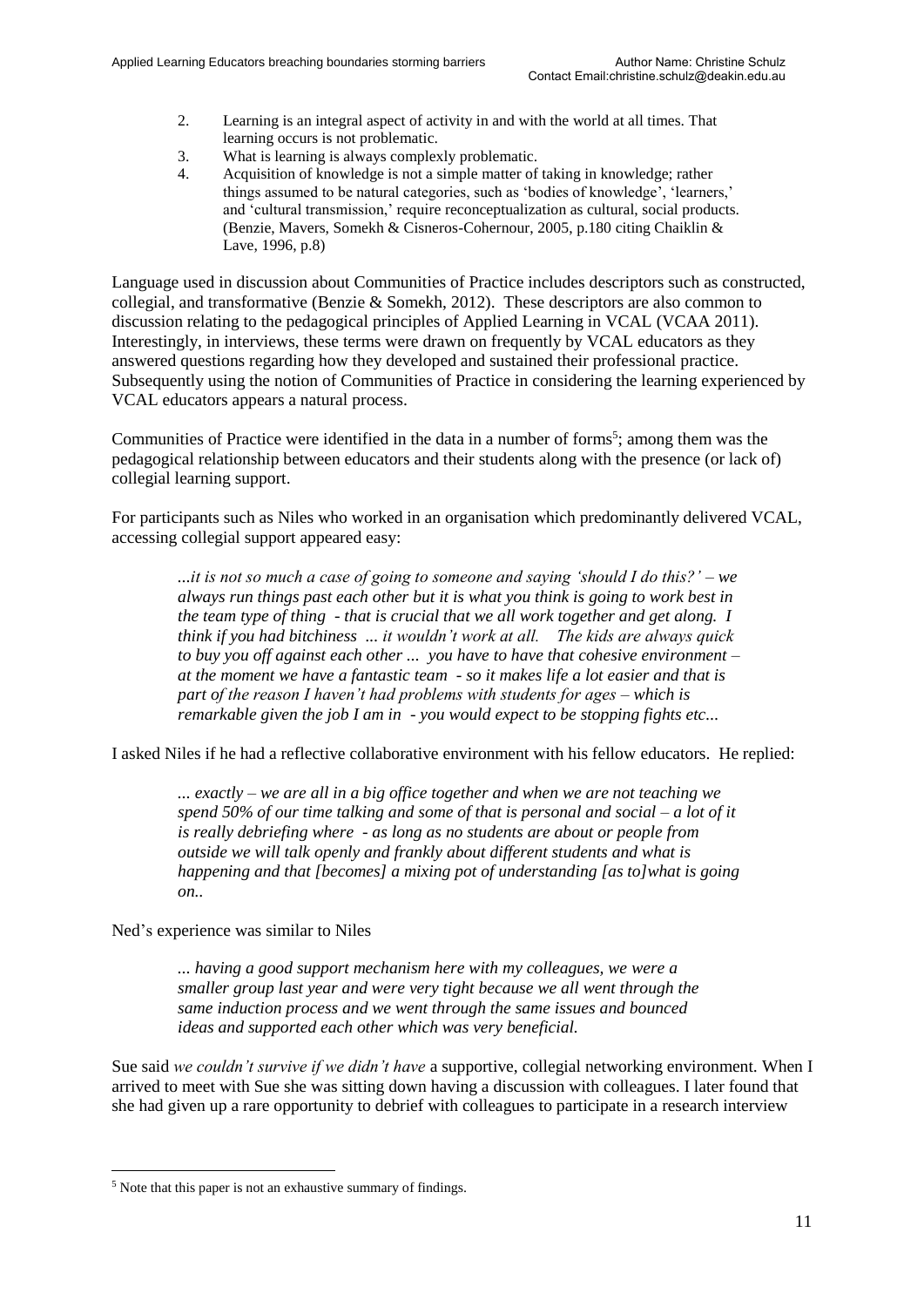*... three nights a week we have to pack up as soon as the kids leave to get to the main school for meetings or PD so there is no opportunity for 'sigh...how was so and so today' or 'can you believe he did that'. That's why we were sitting down here, because it is a meeting free day, the only opportunity you get to go 'ooooohhhh'...*

While Sue experienced support from other VCAL educators within her organisation she also found support at professional development opportunities outside of the organisation...

...*the support of other teachers who have been doing it and doing it because they want to...* 

She indicated however, that not all professional development opportunities provided collegial support

*...you go to some meetings and get together with groups of [VCAL educators] and they are like 'oh yeah but I do whatever'...* 

However Sue, Niles and Ned's experience was only part of the story. Sara described a project her VCAL class undertook in at a community playground. Sara had no help from her school regarding the logistics of coming and going from the playground. She found support from other sources. She said

*...my husband is retired and he did lots of ferrying of materials and buying of materials and was just so supportive...my son who is an education student and [husband] would come along and patch up the bits that weren't right...*

*..I would like to network more strongly to link with other schools, but you get tangled up with the administration [at her school] who want to do that themselves. They don't actually do the teaching however. That is alright, I find ways around it...* 

A number of VCAL educators experienced support from their colleagues, but not necessarily from their organisation. Nora said:

*...in all honesty, at the beginning of the year I felt like it was sink or swim, thrown in at the deep end, I hadn't done any professional development. I was given a curriculum guide and that was it. They said 'would you like to teach VCAL?'...* 

This was similar to Niles experience regarding assessment (described previously).

Communities of practice (including a lack of them) impacted on how prepared VCAL educators felt to teach the VCAL program and how able they were in sustaining their professional practice.

#### **Conclusion**

Working with Applied Learning pedagogy often requires educators to reluctantly press against the extremities of their familiar and safe current professional practice. For many educators, in addition to *pressing* into the unfamiliar, using Applied Learning pedagogy requires them to *move* into an unknown and unexplained space. One of the challenges they face is how to become comfortable with the *constant* unknown, unfamiliar and fluid boundaries of their workplace.

As Bauman (2001) emphasises, while boundaries shift, they do not disappear. They remerge in another form or place. Educators, who work with Applied Learning pedagogy frequently cross institutional boundaries, personal boundaries, negotiate practice barriers and push professional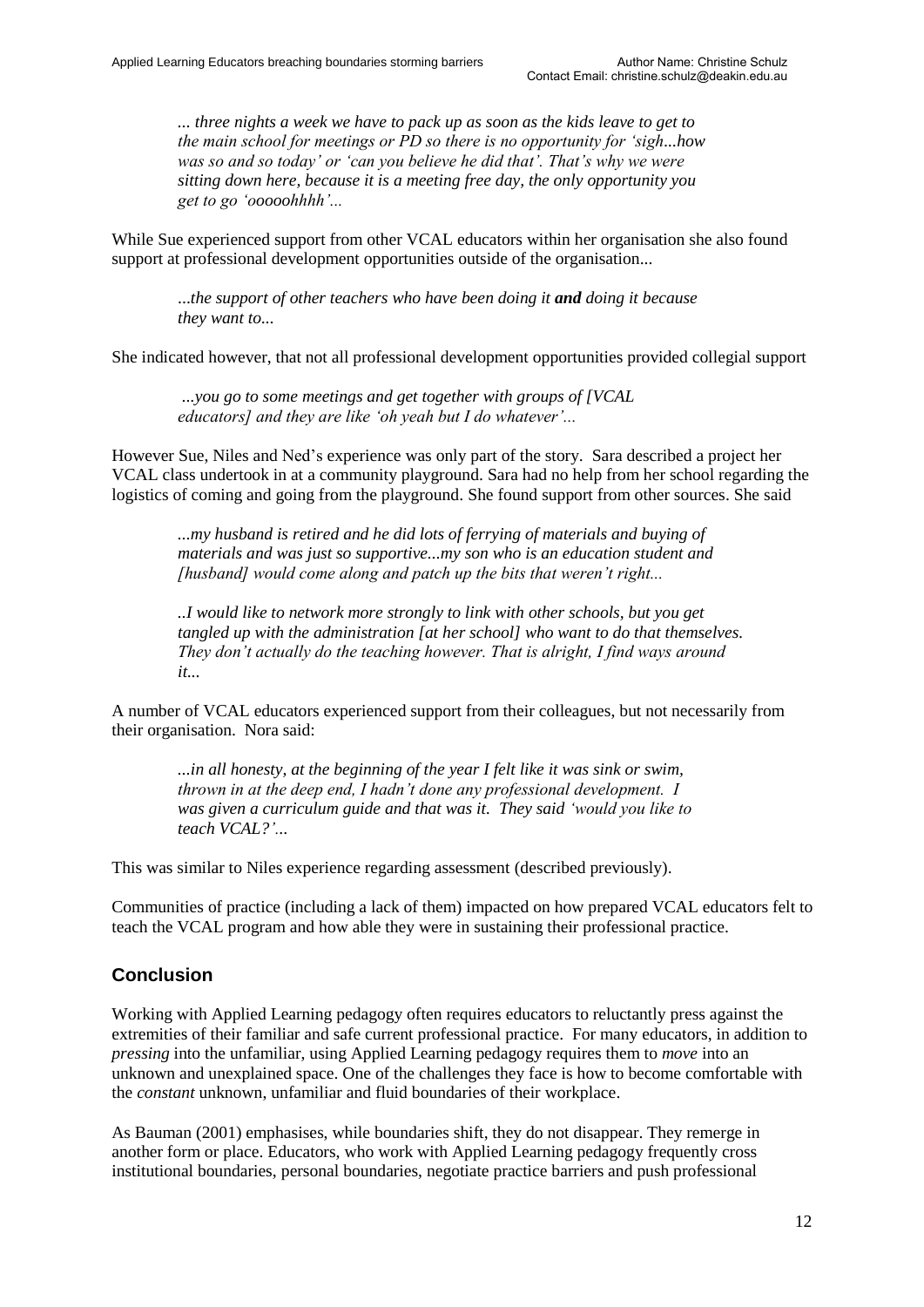boundaries with the result that a teaching space unique to VCAL educators has been created. Some VCAL educators become so used to working across unfamiliar spaces to the extent they wonder if they could return to teaching in more structured settings.

Akkerman and Bakker indicate that boundary crossing involves "negotiating and combining ingredients from different contexts to achieve hybrid situations" (2011a, p.2 citing Engestrom, Engestrom & Karkkainen (1995, p.319)). In the case of VCAL educators, working across sites and institutions while using Applied Learning pedagogy to create "possibilities for participation and collaboration" is compulsory and an inherent part of Applied Learning as pedagogy (Akkerman & Bakker, 2011, p.133). The challenge for Applied Learning Educators is how to manage and negotiate the boundary crossing. The challenge for organisations is to provide support for educators' boundary crossing so resources, partnerships and organizational knowledge can be sustained.

This discussion has provided a snapshot of boundary crossing experienced by Applied Learning educators working in the context of VCAL. It sits in a broader discussion of the research data focusing on *boundaries, barriers and silence* in VCAL discourse and practice and how Communities of Practice can be harnessed to support and sustain boundary crossing in VCAL to ensure the success of the program.

#### **References**

- Akkerman, S.F. & Bakker, A. (2011). Boundary Crossing and Boundary Objects. *Review of Educational Research.* Vol 81 (pp. 1322-169).
- Akkerman, S.F., & Bakker, A. (2011a). Learning at the boundary: An introduction*. International Journal of Education Research.* Vol 50 (pp.1-5).
- Bauman, Z. (2001). *Community: Seeking Safety in an Insecure World.* Cambridge: Polity Press.
- Benzie, D., Mavers, D., Somekh, B. & Cisneros-Cohernour, E. J. (2005). Communities of Practice. In B. Somekh & K. Lewin (eds), *Research Methods in the Social Sciences.* London:SAGE.
- Blake, D. (2009). *Re-engaging learners in schooling through applied learning reform: Exploring the Victorian Certificate of Applied Learning as an 'alternative' senior schooling pathway in Australia.* Germany: Lambert Academic Publishing.
- Blake, D. & Gallagher, D. (2009). Examining the Development of the Victorian Certificate of Applied Learning and Its Implications for Schools and Teacher Education in Australia. *Journal of Applied Learning in Higher Education.* Vol. 1. Fall 2009 (pp.49-71). Missouri: Western State University.
- Broadbent, R., & Papadopooulos, T. ( 2013) What alternative? A snapshot of VCAL as an alternative to senior secondary education in the western region of Melbourne. *Research in Post-Compulsory Education*. Vol 18, No 3, pp. 209-220.
- Denzin, N.K., & Lincoln, Y.S. (eds) (2003). *Collecting and Interpreting Qualitative Materials.* Thousand Oaks: SAGE Publications.
- Engeström, Y., Engeström, R., and Kärkkäinen, M. (1995). Polcontextuality and boundary crossing in expert cognition: Learning and problem solving in complex work activities. *Learning and Instruction. Vol 5, pp.319-335.*

Fenwick, T. (2006) Escaping/Becoming subjects: Learning to work the boundaries in boundaryless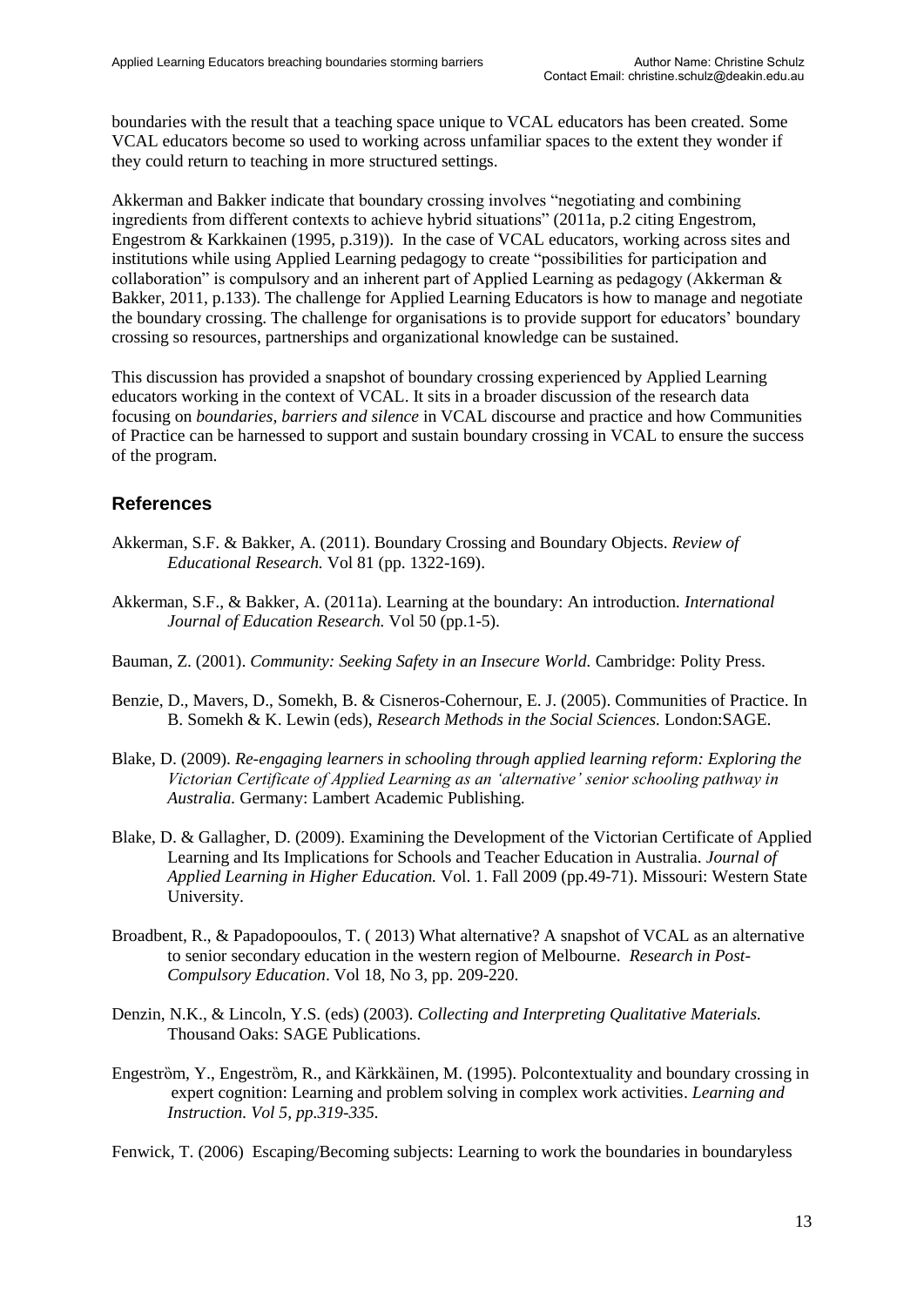work. In S. Billett, T. Fenwick and M. Somerville (Eds.), *Work, Subjectivity and Learning* (pp.21–36). Dordrecht: Springer.

- Harrison, L. (2006). What is applied learning?: exploring understandings of applied learning amongst beginning teachers. Refereed paper. Coldstream, Victoria*: AARE 2006: Conference papers, abstracts and symposia* (pp1-14).
- Henry, J., Dalton, J., Wilde, R., & Wilde, C. (2003). *Evaluation of VCAL Trial 2002: (Final Report). Geelong: RIPVET.*
- Kerosuo, H, & Engström, Y. (2003). Boundary Crossing and learning in creation of new work practices. *Journal of Workplace Learning.* Vol. 15, No 7/8, pp.345-351.
- Kirby, P. (2000). *Ministerial Review of Post Compulsory Education and Training pathways in Victoria: (Final Report).* Melbourne: Department of Education, Employment and Training.
- Metzger, D. (1979). Circles of Stories. *Parabola* 4(4), 104-105.
- Plunkett, M., & Dyson, M. (2010). *Making a difference: A different way of being a teacher in an alternate educational setting.* Refereed paper. Melbourne: AARE conference 2010. Downloaded from [Http://www.aare.edu.au/10pap/2480PlunkettDyson.pdf](http://www.aare.edu.au/10pap/2480PlunkettDyson.pdf) on 2 Nov 2011.
- Pritchard, B., & Anderson, D. (2006). *The Victorian Certificate of Applied Learning and young people in TAFE: welcome challenge or weary acceptance?* Refereed paper. Wollongong: AVENTRA Conference 2006.
- Schulz, C. R. (2011). *Sustaining Victorian Certificate of Applied Learning Educators*. Refereed paper. Hobart: AARE Conference 2011.
- Schulz, C. R. (2012). *Building Capacity in Applied Learning*. Refereed paper. Sydney: AARE Conference 2012.
- Shacklock, G. (2006). *Assessment practices in an Applied Learning Context*. Paper. Adelaide: AARE Conference 2006.
- Victorian Curriculum and Assessment Authority (VCAA). (2007). *VCAL Curriculum Planning Guide, Industry Specific Skills Strand, Work Related Skills Strand.* VCAA, Melbourne. Retrieved on 25 May 2013 from [http://www.vcaa.vic.edu.au/Documents/vcal/VCAL\\_CPG\\_Wk\\_rel\\_skills.pdf](http://www.vcaa.vic.edu.au/Documents/vcal/VCAL_CPG_Wk_rel_skills.pdf)
- Victorian Curriculum and Assessment Authority (VCAA). (2010). *VCAL Unit Assessment Planning Guide,* VCAA, Melbourne. Retrieved 16 August 2012 from [http://www.vcaa.vic.edu.au/vcal/providers/resources/assess\\_guide/VCALAssesmentGde.pdf](http://www.vcaa.vic.edu.au/vcal/providers/resources/assess_guide/VCALAssesmentGde.pdf)
- Victorian Curriculum and Assessment Authority (VCAA). (2011). *Applied Learning Fact Sheet.*  Retrieved 16 May 2013 from <http://www.vcaa.vic.edu.au/Pages/vcal/Publications/Publications/infosheets.aspx>
- Victorian Curriculum and Assessment Authority (VCAA). (2011a). *The VCAL: An introduction Fact Sheet.* Retrieved 24 May 2013 from <http://www.vcaa.vic.edu.au/Documents/vcal/VCALinfointro.pdf>
- Victorian Curriculum and Assessment Authority (VCAA). (2012). *Media Manual 2012.* Retrieved 1 Jun 2013 from<http://www.vcaa.vic.edu.au/Documents/media/mediamanual2012.pdf>